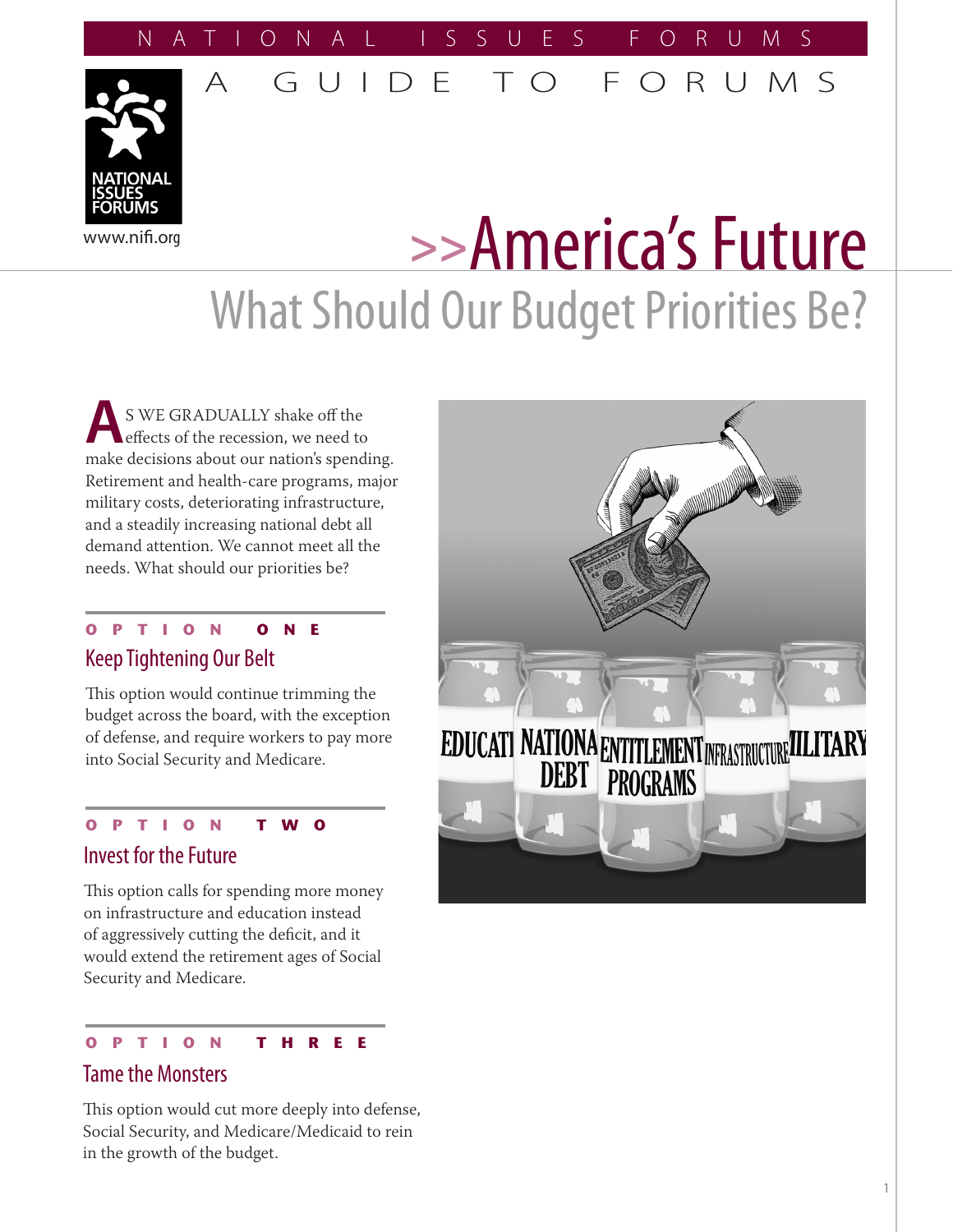## >>National Issues Forums and Study Guides

#### Why are we here? What are we going to do?

We are here to move toward a public decision on a difficult issue through CHOICE WORK.

#### How do we do that?

We do that by engaging in a deliberative dialogue in which we:

- understand the PROS and CONS of each option—its benefits, drawbacks, and trade-offs.
- know the STRATEGIC FACTS and how they affect the way the group thinks about each option.
- get beyond the initial positions people hold to their deeper motivations the things they consider to be the most valuable in everyday life.
- weigh carefully the views of others and appreciate the impact various options would have on what others consider valuable.
- WORK THROUGH the conflicting emotions that arise when various options pull and tug on what people consider valuable.

### >>Forums or Study Circles–or Both?

Many NIF groups choose to organize single forums around issues of concern in their communities. Most single forums last two to two-and-a-half hours.

Other groups, however, plan for multiple sessions or study circles to allow participants greater opportunity to examine issues in depth. Some groups set aside time for two meetings while others might devote a separate session to each option. And still others plan ahead for a session after the forum for participants to come back together and consider next steps.

In some communities, people begin their examination of an issue in a large-group forum and then break off into smaller groups for subsequent sessions. The reverse is also helpful starting in small groups and culminating in a larger community forum.

National Issues Forums is about encouraging public deliberation. The needs of your community will drive the schedule in which deliberation can best occur.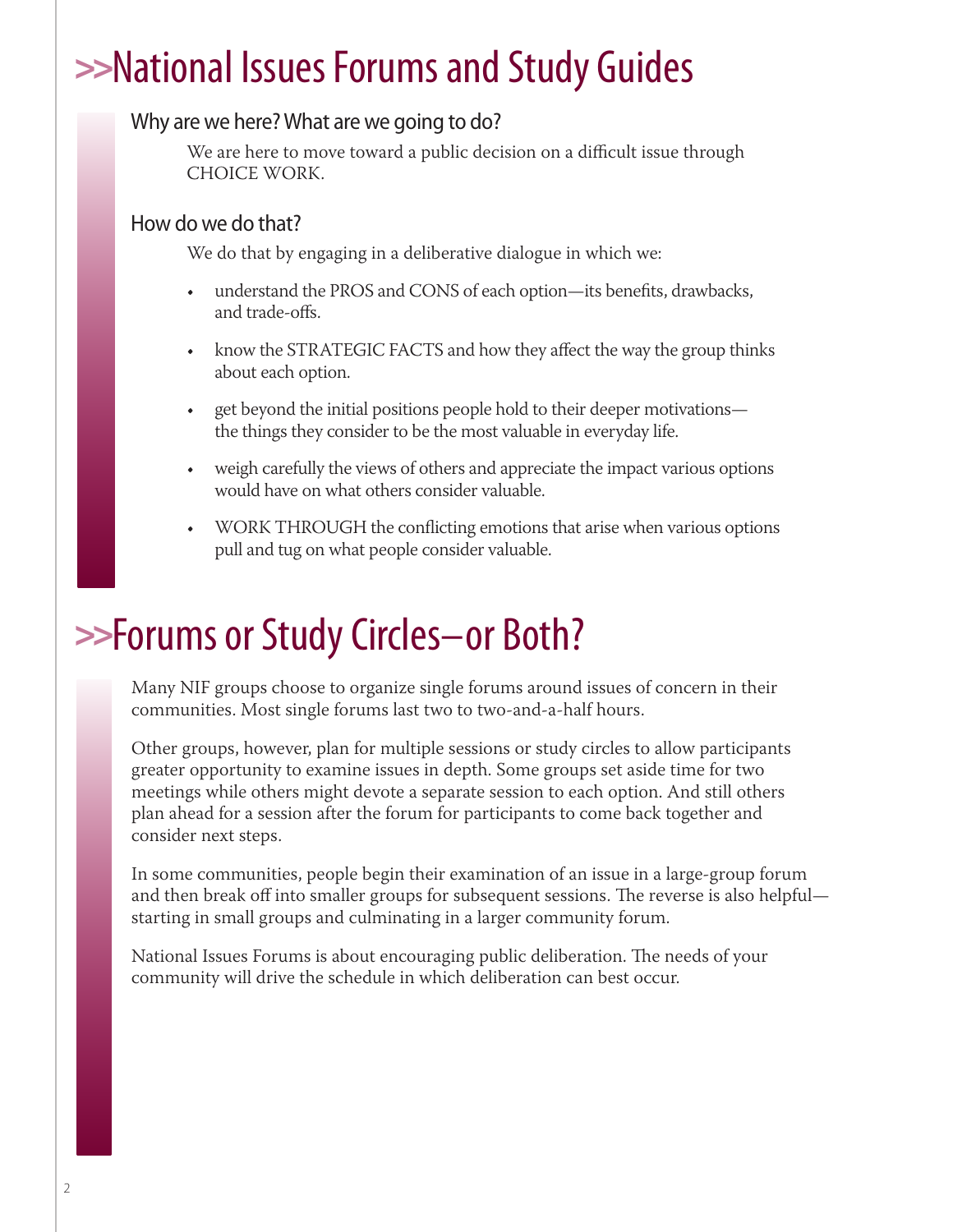### >>Stages of a Forum

#### Welcome

The convenor or moderator introduces the NIF program.

#### Ground rules

Participants and the moderator review desired outcomes and agree on ground rules.

#### Getting started

One good way to start is for participants to take a few minutes to talk about their personal experiences with the issue and tell their stories. Sometimes the convenor or moderator begins by showing a starter video that reviews the problems underlying the issue.

#### Deliberation

Participants examine all the options. An approximately equal amount of time should be spent on each option.

#### Ending the forum

Participants reflect on what has been achieved.

#### **Ouestionnaire**

Participants complete the questionnaire.

### >>If This Is Your First Experience as a Moderator

#### You don't have to be an expert on the issue.

Read the issue guide thoroughly. Consider questions that get to the heart of the issue and think through the essence of each option. This is a critical part of preparation.

#### Stay focused on what the forum is about—deliberation.

Ask questions that probe the underlying motivations of each option, the trade-offs it might require, and the willingness of the participants to recognize them. (Sample questions begin on Page 5.) Listen to others.

#### Keep the discussion moving and focused on the issue.

Sometimes it's difficult to move on to another option when there is so much more that could be said. But in order to make progress, participants need time to weigh all the major options fairly.

#### Reserve ample time for reflections on the forum.

In many ways, this is the most important work the group will do. The moderator will provide reminders that time is passing, but it is up to all the participants to help preserve the time to reflect on what they have said and what they might want to do about it.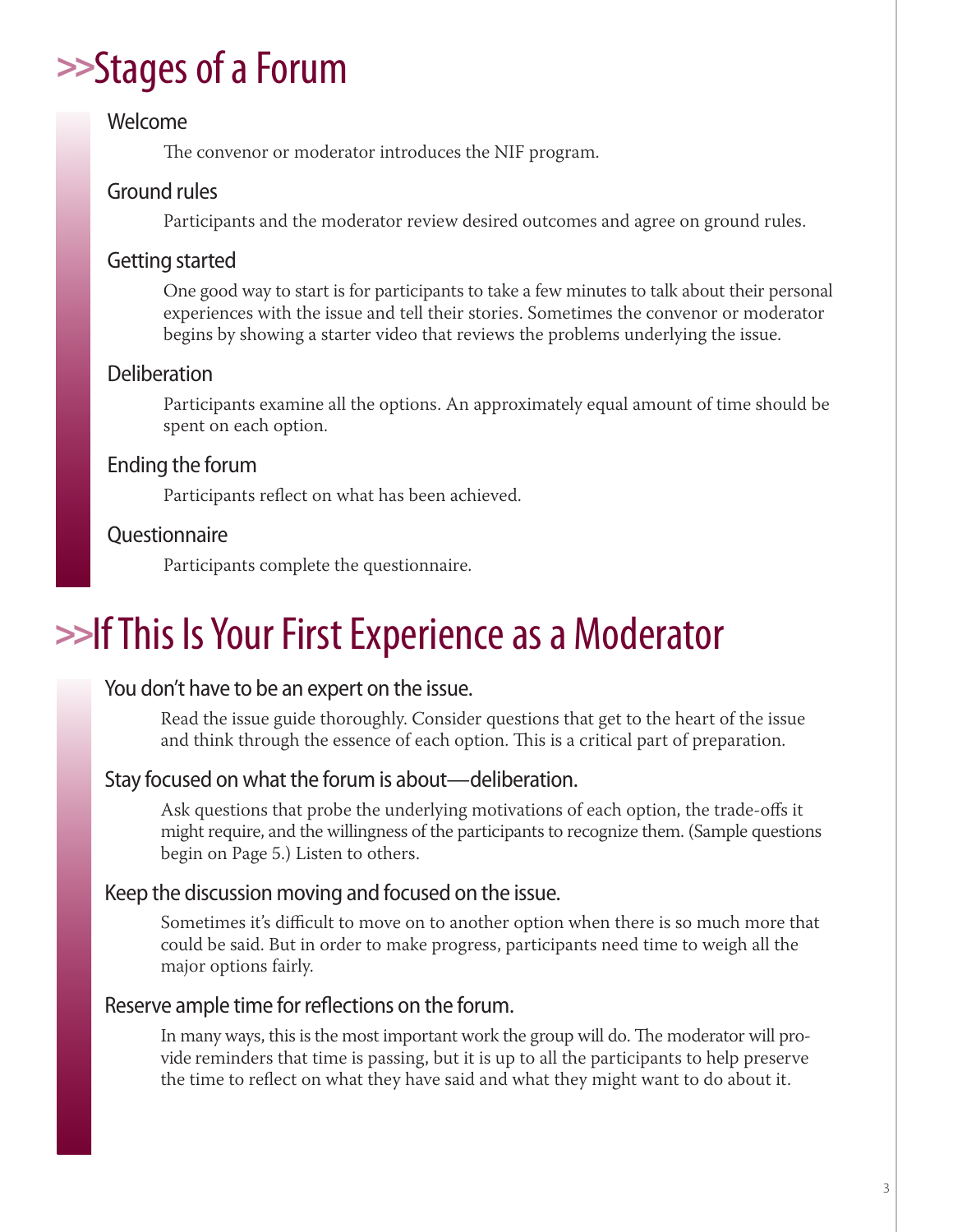## >>Beginning a Forum

Before the deliberation begins, it is important for participants to review guidelines for their discussion. They should agree that:

- everyone is encouraged to participate,
- no one or two individuals should dominate,
- the discussion should focus on the options,
- all the major options should be considered fairly,
- they will maintain an open and respectful atmosphere for the discussion, and
- they will listen to each other.

### >>Ending a Forum

Before ending a forum, take a few minutes to reflect, both individually and as a group, on what has been achieved. Consider the following kinds of questions:

#### **I. Individual reflections**

How has your thinking about the issue changed? How has your thinking about other people's views changed? How has your perspective changed as a result of what you heard in this forum?

#### **II. Group reflections**

What didn't we work through?

Can we identify any shared sense of purpose or direction?

Which trade-offs are we willing to make to move in a shared direction?

Which are we unwilling to make?

#### **III. Next-step reflections**

What do we still need to talk about?

How can we use what we learned about ourselves in this forum?

Do we want to meet again?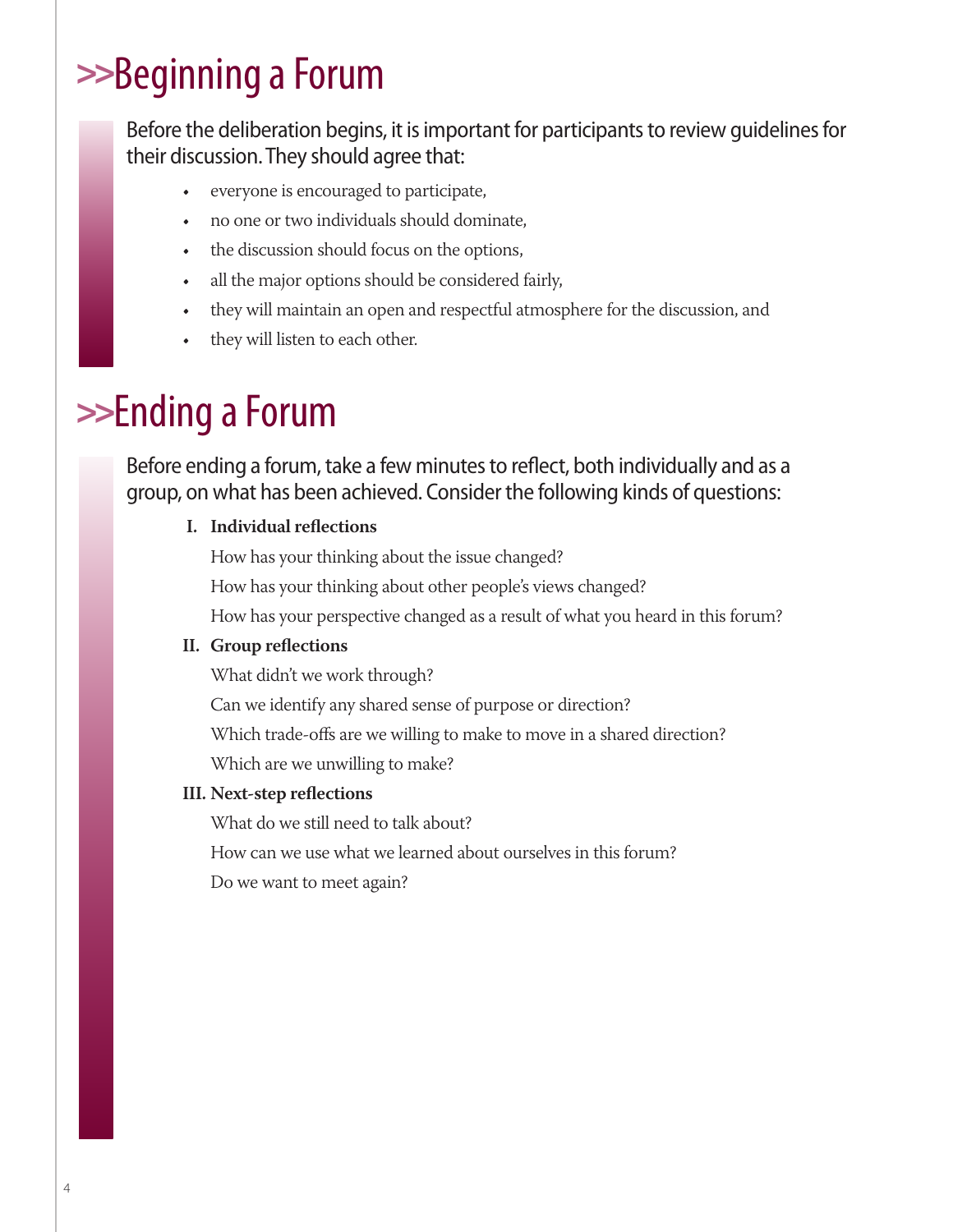### >> America's Future

What Should Our Budget Priorities Be?

### >>Questions to Promote Deliberation of the Issue

As you examine this issue together you will undoubtedly think of questions that are at the heart of what makes the issue compelling. In some forums, certain questions might arise that could derail the deliberation by veering into partisan political debate. It will be important to remember that, as a group, you are dealing with broader underlying concerns that are not defined by party affiliation and that your work here is to dig down to the basic values that define us as human beings and as Americans rather than as liberals and conservatives. It is helpful to consider, ahead of time, broad questions that need to be addressed in each option. Here are some examples:

#### **OPTION ONE**

- Do you think that across-the-board spending cuts, such as occurred during the sequester, are the only feasible way to curtail federal spending? Do you think our leaders will ever be able to agree on budget cuts in a less drastic way?
- How—if at all— have cuts in federal programs, mandated by the sequester, affected you and your family or friends this past year?
- What might be the consequences of cutting the defense budget back to pre-war levels now that our troops have been largely withdrawn from Iraq and Afghanstan?
- How would you favor reforming Social Security and Medicare to keep them financially viable?

#### **OPTION TWO**

- What large-scale government investment—in education, roads and bridges, or digital infrastructure, for example—do you think would be of most benefit in growing the economy?
- Raising the age of eligibility for Social Security to 68 would bring huge savings to the system. What might be the consequences? How would it affect you or your family?
- What effect might raising the minimum wage to at least \$10 an hour have on the economic well-being of your community?
- Should we even be thinking about spending billions of dollars to fix roads and provide Internet access in every classroom when major health-care programs need shoring up and increasing proportions of our taxes go to paying off the national debt each year?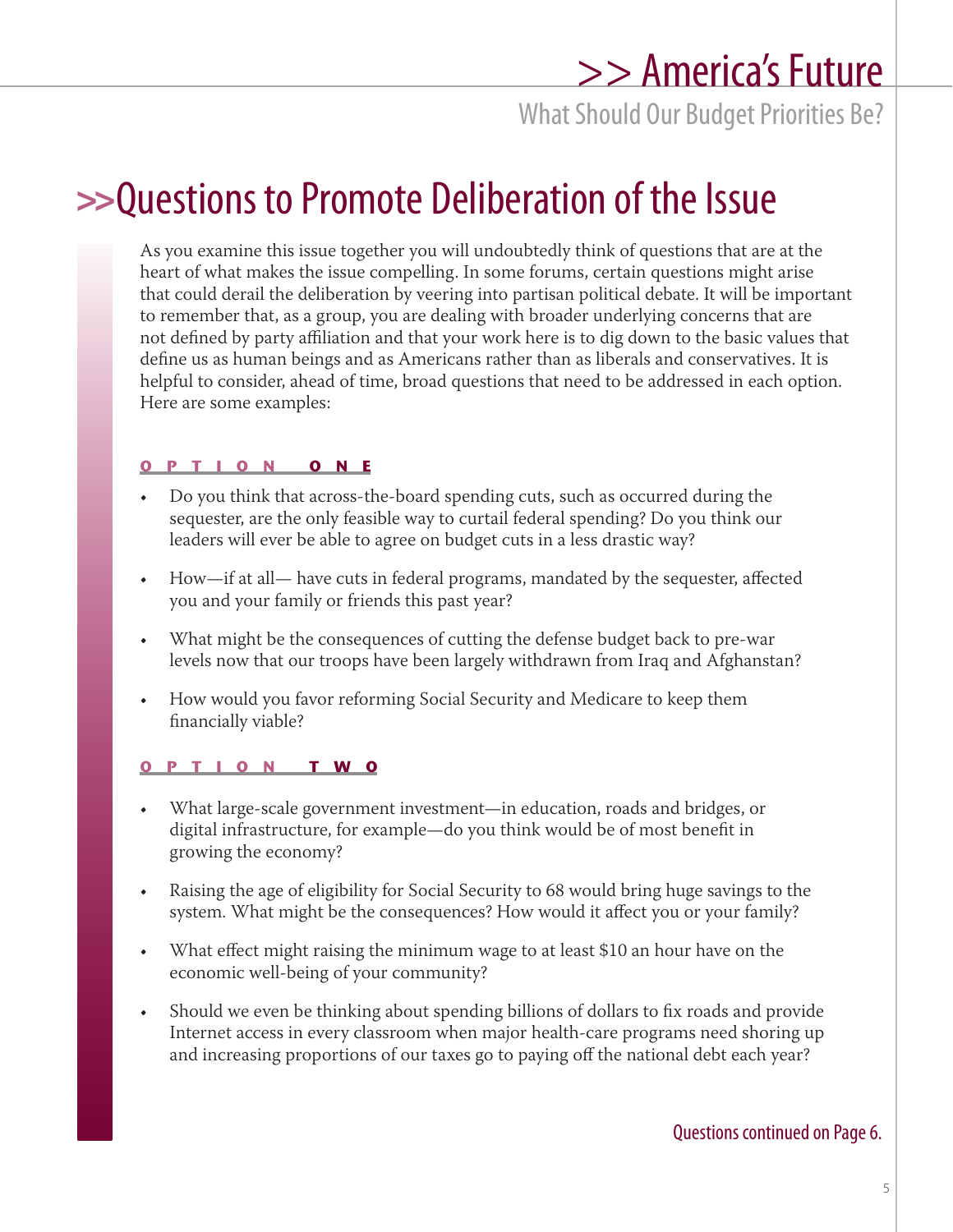#### Questions, continued.

#### **OPTION THREE**

- Many retirees now collecting Social Security benefits are considerably better off than many workers paying into the system and struggling to make ends meet. Is that fair? Should Social Security and Medicare be transformed into needs-based programs?
- What would be the first thing you'd do if you had a say in reforming the tax code?
- Social Security was originally designed to provide financial security for the elderly. It was expanded during years of surplus to cover the needs of the disabled. Would it help to scale Social Security back to its intended purpose?
- If you were in a higher income bracket, would you be willing to forgo some of your Social Security or Medicare benefits in favor of higher pay-outs for individuals who needed them more?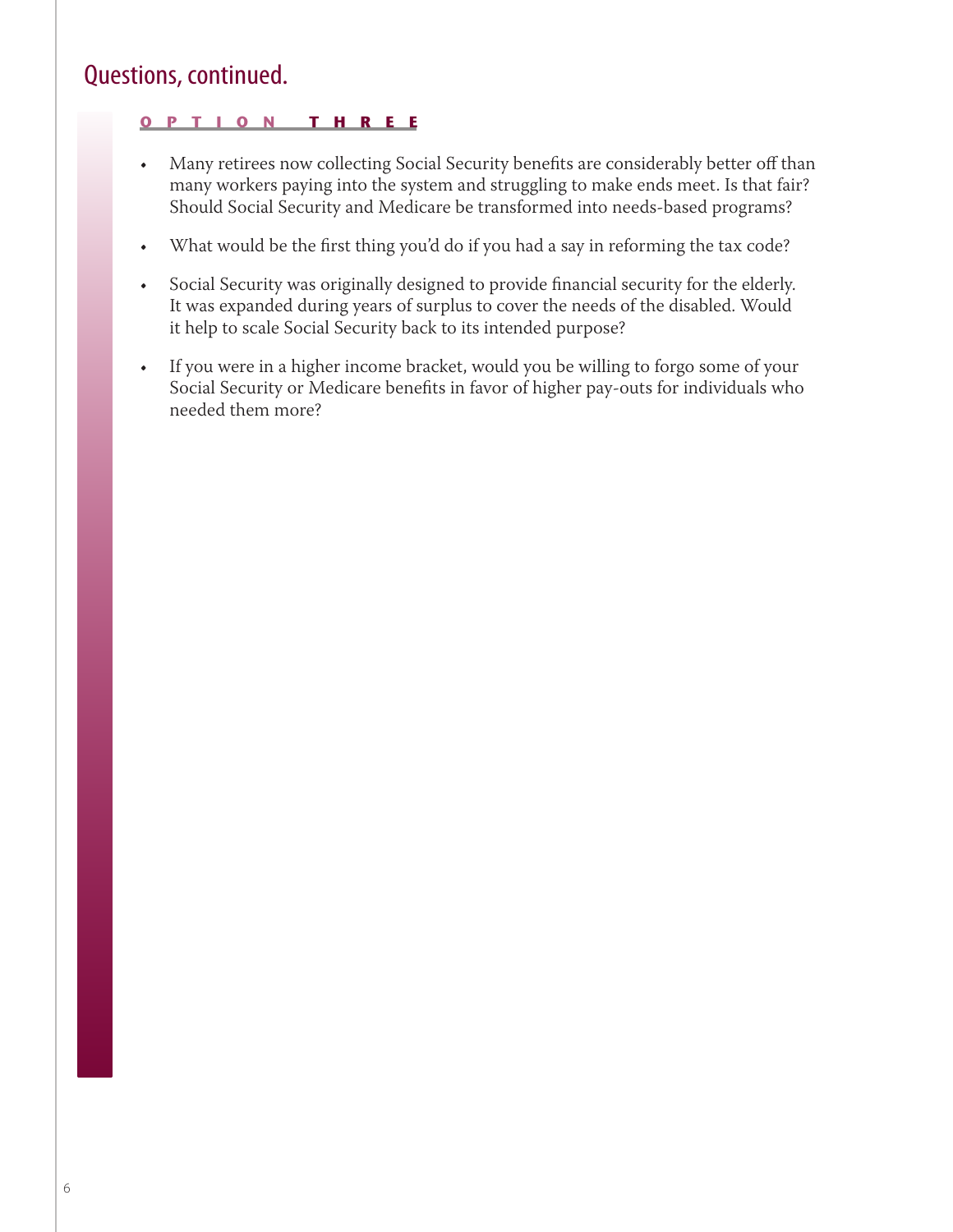### >> Questionnaires

Questionnaires play an important role in your local forum—and in the national NIF network. Filled out after the forum, they serve multiple purposes. They give participants an opportunity to reconsider their views in light of the experience they have just had and give them a chance to add to what was said or heard in the forum.

The questionnaires also serve a vital role outside the forum. As one means of capturing what happened in the forum, they provide information that can be used to communicate participants' views to others—to officeholders, to the media, and to other citizens.

A national report on the outcomes of the forums on a given issue is produced each year, based on extensive interviews with moderators and the questionnaires that forums generate. Some communities use questionnaires as part of the reports they generate on the outcomes of local forums.

Please return completed questionnaires to your moderator or to National Issues Forums Institute, 100 Commons Road, Dayton, Ohio 45459.

### >>The Role of the Moderator

- to provide an overview of the deliberation process
- to ask probing questions about what's at stake in each issue and each option
- to encourage participants to direct their questions and responses to one another
- to remain neutral

Another important job for the moderator is to fill out the Moderator Response sheet at the end of this guide and return it with the questionnaires to National Issues Forums Institute, 100 Commons Road, Dayton, Ohio 45459.

### >>For More Information

To order issue guides or starter tapes for this issue, visit store.nifi.org, call 1-800- 600-4060, or e-mail info@ait.net. Other issue guides and tapes may also be ordered from this source.

For more information or to make comments, visit the National Issues Forums Institute website at www.nifi.org or call NIFI at 1-800-433-7834.

To post the dates and locations of your forums, e-mail: forums@nifi.org.

Copyright 2014 National Issues Forums Institute All rights reserved.